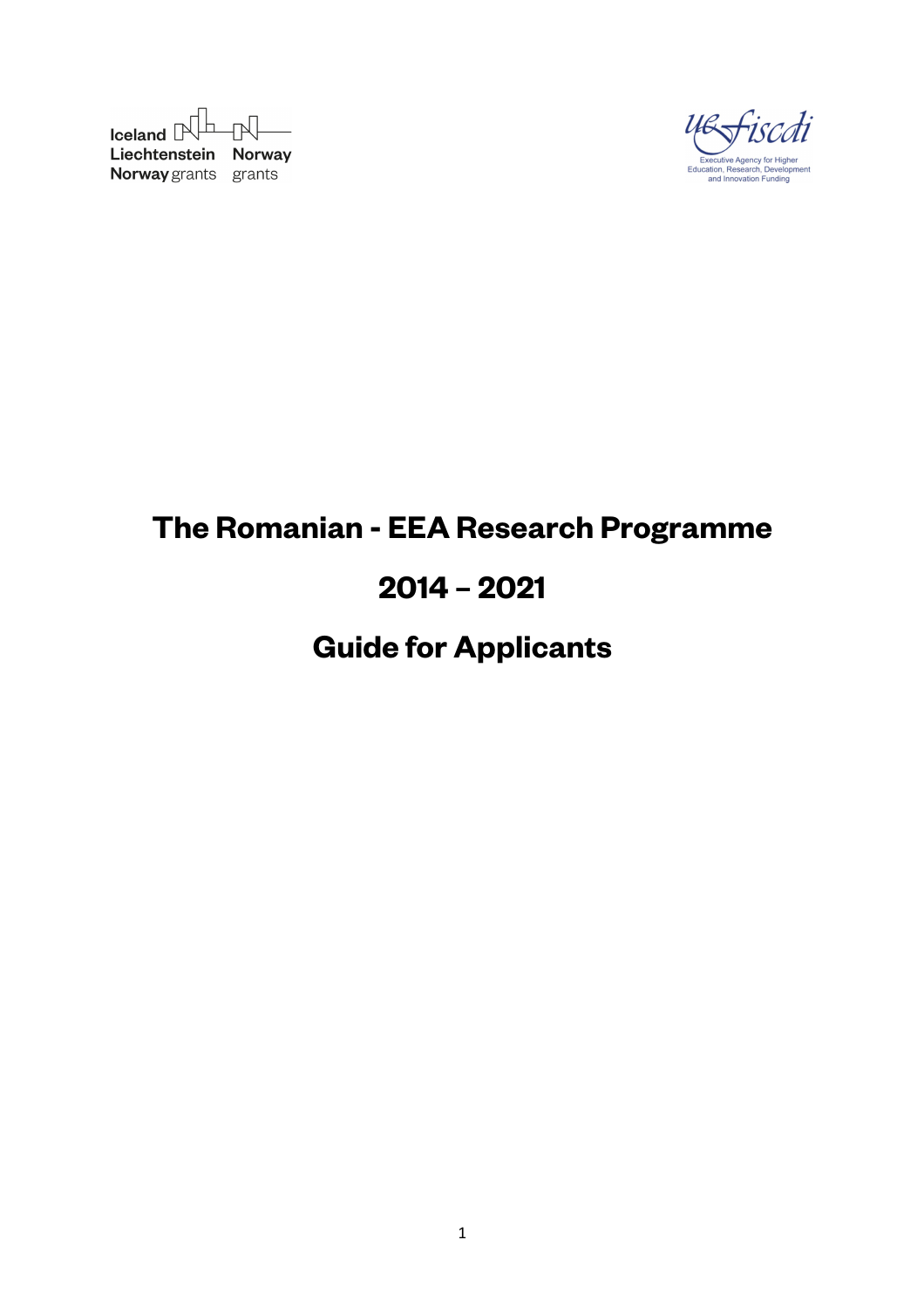# **Table of Contents**

| $\mathbf{1}$ .<br>2.       | 2.1. |  |
|----------------------------|------|--|
|                            |      |  |
|                            |      |  |
|                            |      |  |
|                            | 2.2. |  |
| 3.<br>4.                   | 4.1. |  |
|                            | 4.2. |  |
|                            | 4.3. |  |
|                            | 4.4. |  |
| 5.<br>6.<br>7.<br>8.<br>9. |      |  |
|                            | 9.1. |  |
|                            | 9.2. |  |
|                            | 9.3. |  |
|                            |      |  |
|                            |      |  |
|                            |      |  |
|                            |      |  |
|                            |      |  |
|                            |      |  |
|                            |      |  |
|                            | 9.4. |  |
|                            | 9.5. |  |
| 10.                        |      |  |
|                            |      |  |
|                            |      |  |
|                            |      |  |
|                            |      |  |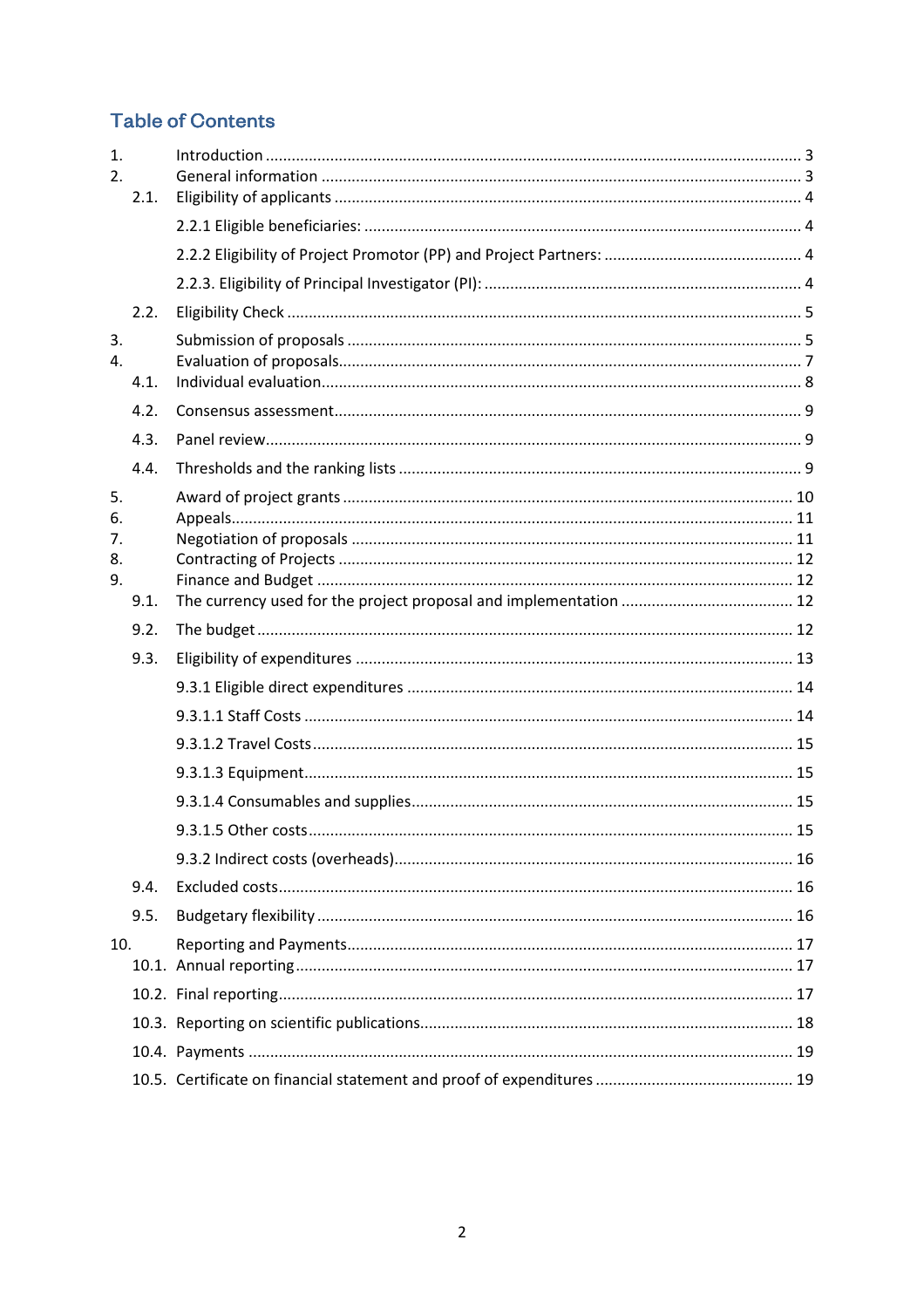#### **1. Introduction**

This document specifies in detail the responsibilities of the participants in the call. The Guide for Applicants is based on Guideline for Research Programmes – Rules for the establishment and implementation of programmes falling under the Programme Area "Research" and "Regulation on the implementation of the European Economic Area (EEA) Financial Mechanism 2014-2021" and applies to the evaluation of applications to EEA Grants - Call for Proposals 2018.

The Guide for Applicants complements the Call Document and the Guide for Evaluators. Both applicants and evaluators are kindly asked to familiarize themselves with the procedure described herein.

## **2. General information**

l

For each proposal, Project Partners designate a leading entity, called "Project Promoter" (PP). The PP is formally responsible for submitting the proposal, electronically to the Programme Operator (PO), signing the Project Contract with the PO, the cooperation agreement with the Project Partners and submitting periodic reports to the PO.

The Project Promoter shall be a Romanian eligible research organization. The appropriateness of the PP to be formally responsible for the administration of the project and successfully lead the project is an element of the evaluation procedure. PPs are advised to submit proposals which are according to their track record and experience.

The "Principal Investigator" (PI) is the researcher having the scientific lead of the project on a daily basis. She/he is responsible for monitoring the technical direction and academic quality of the project and will ensure that the project is carried out in compliance with the terms, conditions of the call as well as with those specified in Guideline for Research Programmes – Rules for the establishment and implementation of programmes falling under the Programme Area "Research".

The Call supports collaborative research projects in basic and applied research and it is open for interdisciplinary projects.<sup>1</sup>

The project proposal must fall within one thematic area and could cover up to 3 key topics. The main key topic must be under the selected thematic area, the other 2 could be from other thematic areas (if applicable).

<sup>1</sup> According to the State Aid Scheme, the eligible activities are: basic research, industrial research and experimental development.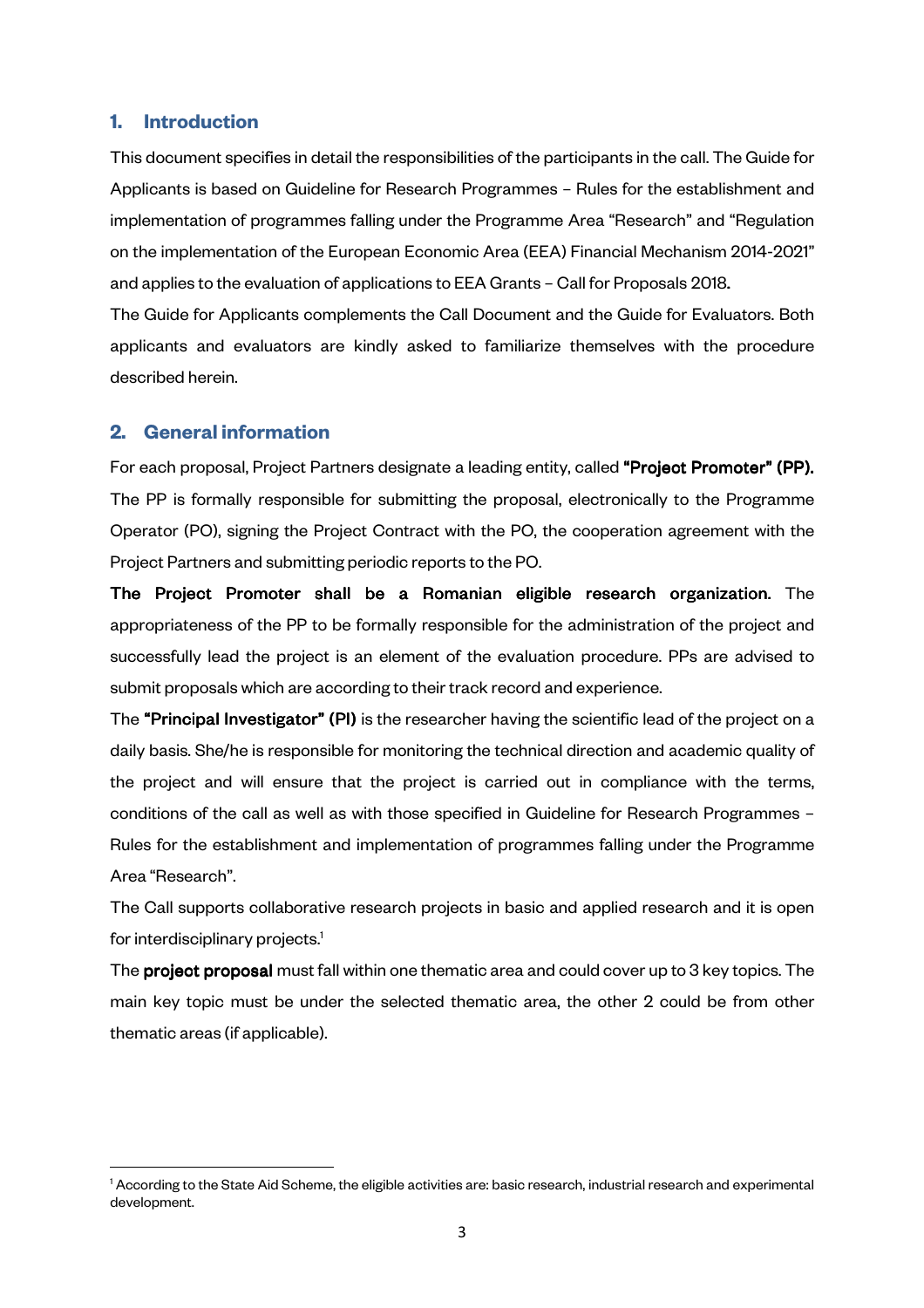## **2.1. Eligibility of applicants**

## **2.2.1. Eligible beneficiaries:**

The following types of legal entities located in Romania and in Donor States<sup>2</sup> (Norway, Iceland, Liechtenstein) may receive funding from the Programme:

- Research Organizations as defined in the Community Framework for State Aid for Research and Development and Innovation (2014/C 198/01), as Project Promoter and Project Partner(s);
- Companies (Small, medium and large sized enterprises) as defined in the Community Framework for State Aid for Research and Development and Innovation (2014/C 198/01), as Project Partner(s).

Other eligible partners are Research Organizations from third countries but they cannot receive funding from the project grant.

## **2.2.2. Eligibility of Project Promotor (PP) and Project Partners:**

- a) The Project Promoter and the Project Partners do not have a seizure on its accounts; they have not made false declarations concerning the information required by the PO; they have not broken the terms of a different contract signed previously with the Programme Operator;
- b) The Project Promoter and the Project Partners shall not be, at the time of a grant award procedure, bankrupt or wound up, convicted an offence concerning their professional conduct, not in compliance with their obligations relating to the payment of social security contributions or the payment of taxes, the subject of a judgement for fraud, corruption, involvement in a criminal organisation, money laundering or any other illegal activity, subject to a conflict of interests or guilty of misrepresenting information.

#### **2.2.3. Eligibility of Principal Investigator (PI):**

l

- a) The Principal Investigator must have been awarded a PhD in the field of the project;
- b) The Principal Investigator (of any nationality) is employed full time in the Romanian PP, with a permanent position, or with a fixed term contract covering at least the duration of the project, or has the agreement of the PP for his or her employment at least for the duration of the project;
- c) The involvement of Project Investigator must be significant and sufficient for a proper implementation of the project;
- d) A researcher could be Principal Investigator for one single proposal.

 $2$  For additional information, the Norwegian companies which consider themselves to qualify as Research Organisations are requested to contact the Research Council of Norway and the Icelandic companies should contact RANNIS.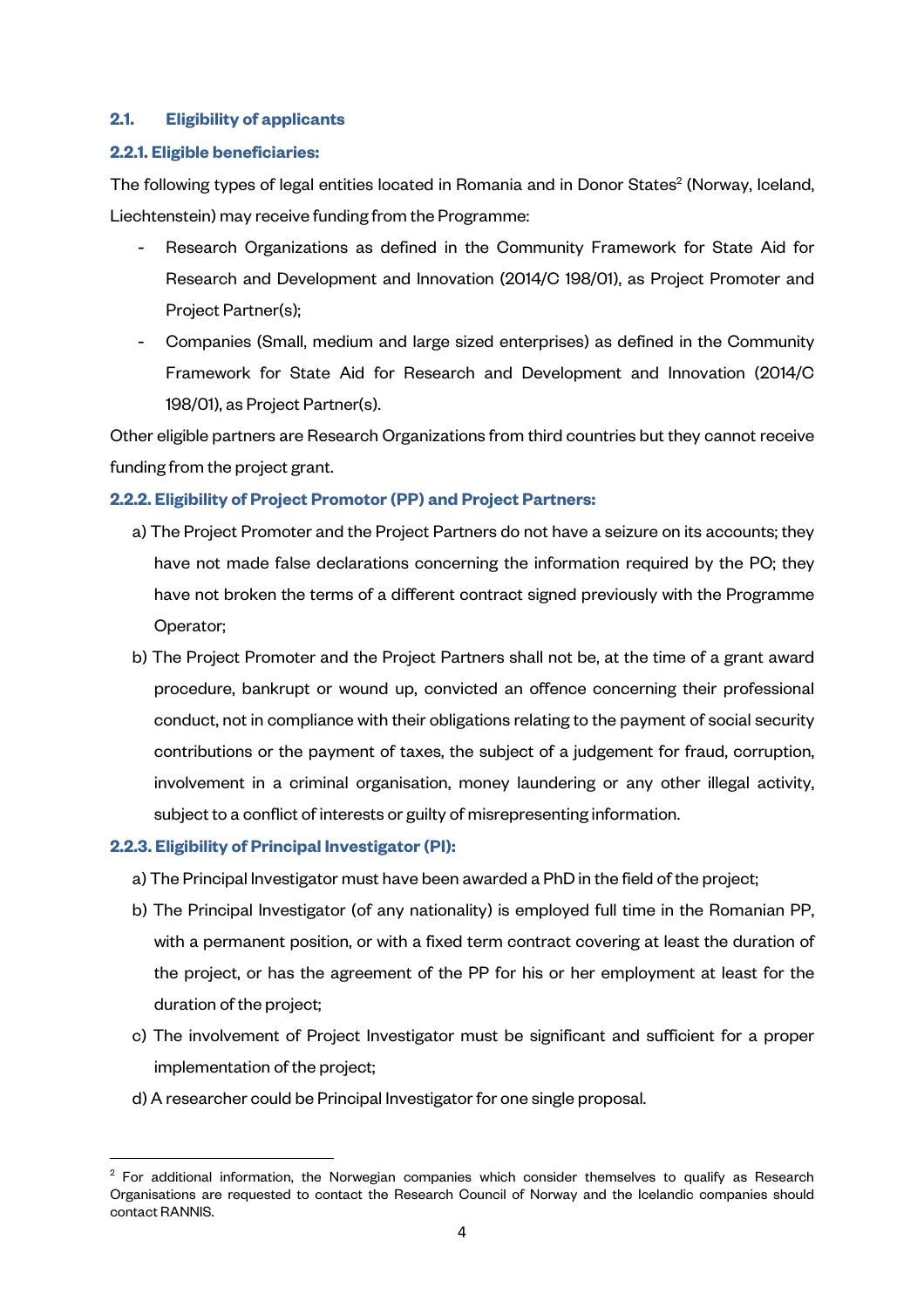#### **2.2. Eligibility Check**

The type of projects eligible under this call is Collaborative Research Projects undertaken by research entities from Romania and at least one from the Donor States (Norway, Iceland, Liechtenstein).

The duration of a project could be up to 48 months.

The following eligibility criteria apply to all proposals submitted under the call:

- submission of proposal before the deadline date and time established in the call, using the online submission system www.uefiscdi-direct.ro;
- minimum conditions (such as number of participants, proposals written in English language, etc), as referred to in the call for proposals;
- completeness of the proposal, i.e. the presence of all requested administrative forms and the proposal description (the completeness of the information contained in the proposal will be for the experts to evaluate; the eligibility check applies only to the presence of the appropriate parts of the proposal);
- it is forbidden to submit a proposal which seeks to fund activities which had already obtained funding from other sources.

Apart of the eligibility criteria mentioned above, the content of the proposal must relate to the scope of the call/research programme. This request is verified in the later stage by evaluators according to Section 0 from Project Application Form – Part B and Criterion 0 from Evaluation Form. A proposal will be deemed ineligible on grounds of "scope" only in clear-cut cases.

If it becomes clear before, during, or after the evaluation phase that one or more of the eligibility criteria have not been fulfilled, the proposal is declared ineligible and is withdrawn from any further examination.

The PO will publish on its website a list consisting of accepted and ineligible proposals, resulting from the eligibility check.

Project Promoters who wish to appeal may send their complaints by email to eeagrants@uefiscdi.ro, by fax to 021 3071919, or directly to the PO headquarters, within 3 workdays from the date of publication of the eligibility results. The list of received appeals will be published on PO website. Final decision about registered appeals will be made by PO within 5 working days.

## **3. Submission of proposals**

The submission procedure consists of one mandatory stage, which is the **Project Application** Form (Annex 1).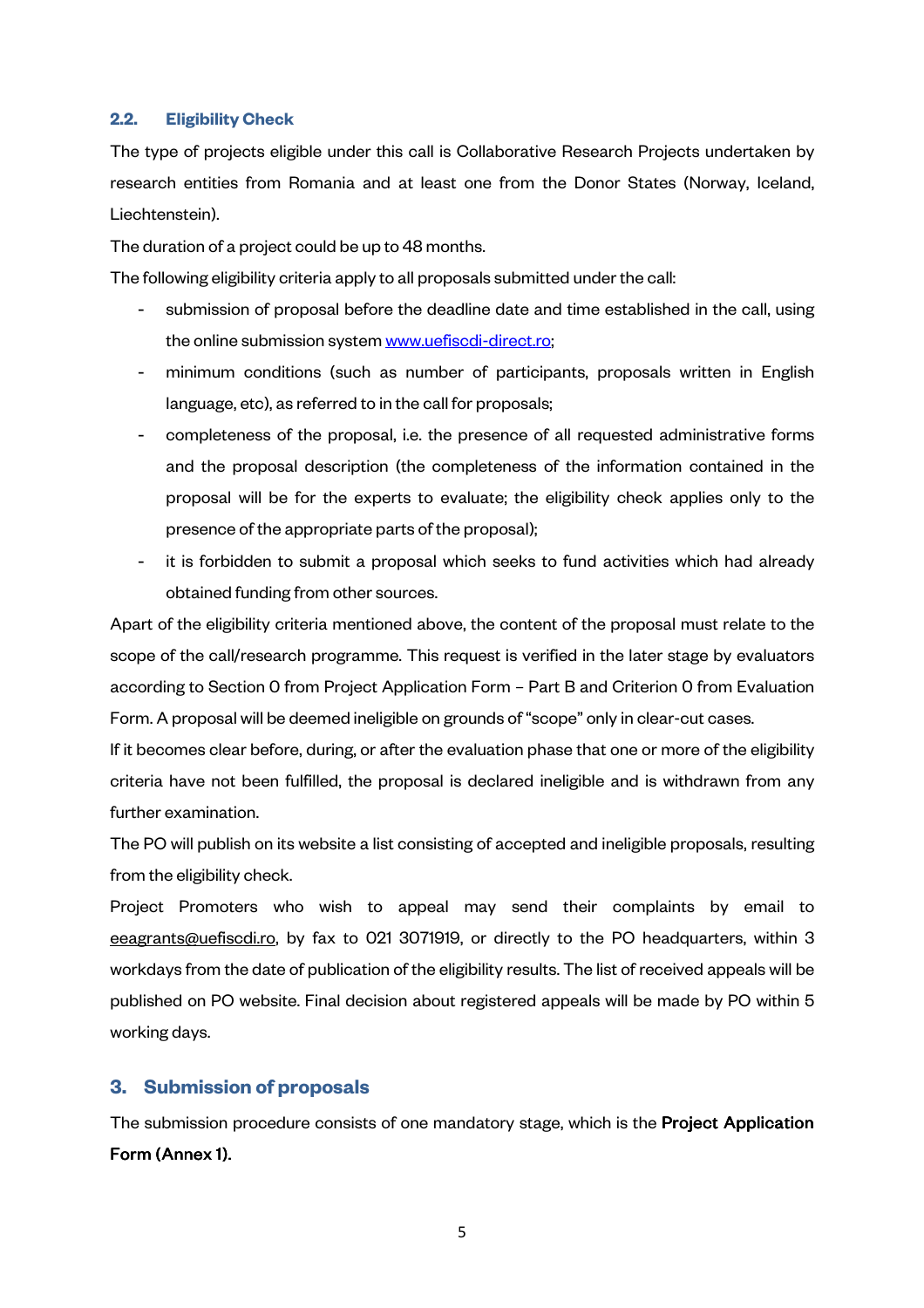Proposals, in English language, are submitted electronically to the online submission platform: www.uefiscdi-direct.ro.

Proposals will be submitted no later than  $1<sup>st</sup>$  October 2018, 4:00 PM (Romanian Time), the submission deadline.

Only the Project Promoter is authorized to submit a proposal, using own credentials (username and password). After submission, an acknowledgement of receipt is sent to the Project Promoter by email containing:

- proposal title, acronym and unique proposal identifier (proposal number);
- name of the Programme and/or thematic area and call identifier;
- date and time of receipt.

l

Versions of proposals sent on paper, removable electronic storage medium, by email or by fax will not be regarded as having been received by the PO.

The PO may contact the Project Promoter in order to clarify matters such as eligibility.

## The Project Application Form (Annex 1) consists of:

- Annex 1.1 The Project Application Form Part A, the *online form* containing basic project data, publishable summary of the project, details of the Project Promoter and Project Partners, key persons list, project plan, budget breakdown;
- Annex 1.2 The Project Application Form Part B in *.doc* format which should be downloaded from the call webpage and should be filled in offline and converted to *.pdf* format before uploading to the submission platform (www.uefiscdi-direct.ro);
- Annex 1.3 Ethics issues table (*.doc*) The proposed activities of the project shall comply with ethical principles and relevant national and international legislation, including the Charter of Fundamental Rights of the European Union and the European Convention on Human Rights and its Supplementary Protocols. Particular attention shall be paid to the principle of proportionality, the right to privacy, the right to the protection of personal data, the right to the physical and mental integrity of a person, the right to nondiscrimination and the need to ensure high levels of human health protection. The Ethics Issues table guides you with what is considered as ethical concerns to be addressed. The proposal which contravenes fundamental ethical principles may be excluded at any time from the process evaluation, selection and award.
- Annex 1.4 State Aid Declarations according to State Aid Scheme<sup>3</sup> in *.doc* format which should be downloaded from the call webpage and should be filled in offline, signed and

 $^3$  State Aid Scheme for financing the RD projects within the Programme (RO 02) financed through EEA Financial Mechanism 2014-2021 and Norwegian Financial Mechanism 2014-2021.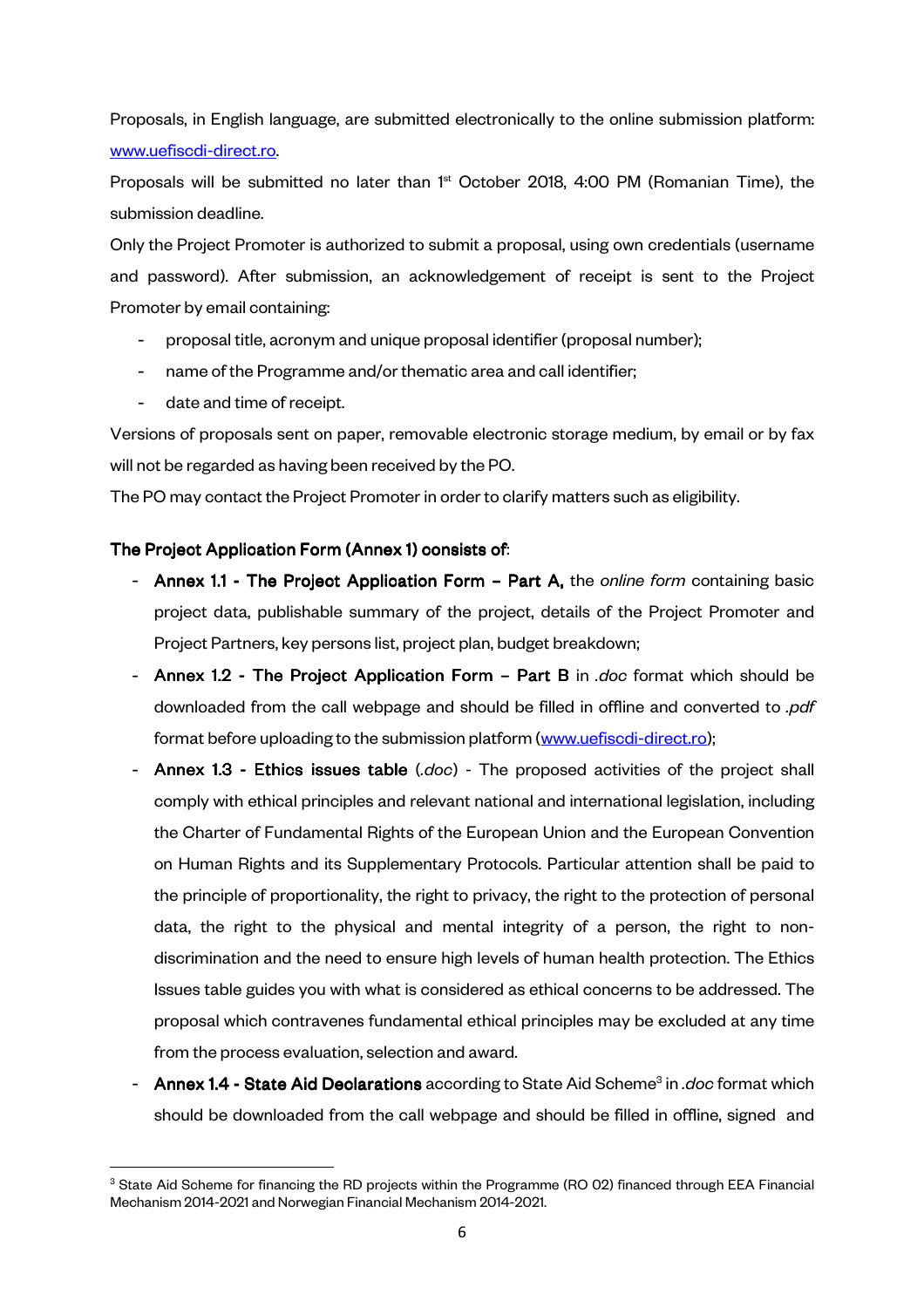scanned in *.pdf* format before uploading to the submission platform (www.uefiscdidirect.ro); Project Promoter and Project Partners must fill in the corresponding State Aid Declaration according to the following table:

| <b>Declaration name</b>                              | Type of entity that must complete          |
|------------------------------------------------------|--------------------------------------------|
| Declaration on compliance with the definition of     | <b>Research Organizations</b>              |
| research organization                                |                                            |
| Declaration on company definition as small,          | Entities other than research organizations |
| medium and large                                     |                                            |
| Declaration on a research organization's eligibility | <b>Research Organizations</b>              |
| Declaration on an company's eligibility              | Entities which are state aid beneficiaries |
| Declaration to certify the incentive effect for      | Entities which are state aid beneficiaries |
| SMEs and large companies                             |                                            |

- Annex 1.5 VAT Declaration Project Promoter and Project Partners must declare if they reclaim or not the VAT from the national tax authorities in conformity with national tax regulation;
- Declaration of non-financing from other sources;
- Declaration of the PI certifying, on his/her own responsibility, the legality and accuracy of the information contained in the project application form and the information submitted in the online platform.

*The Project Promoter may withdraw its proposal during evaluation process but not after the date of publishing the results. In order to do this, the Project Promoter must send a written request to the PO.* 

# **4. Evaluation of proposals**

A detailed description of the review process and the selection criteria can be found in "Guide for Evaluators".

The evaluation process rests on a number of well-established principles:

- *Excellence* The projects selected for funding must demonstrate a high quality in the context of the key topics and criteria set out in the call.
- *Transparency* the funding decisions must be based on clearly described rules and procedures, and applicants should receive adequate feed-back on the outcome of the evaluation of their proposals;
- **Fairness and impartiality** All proposals submitted to the call are treated equally. They are evaluated impartially on their merits, irrespective of their origin or the identity of the applicants;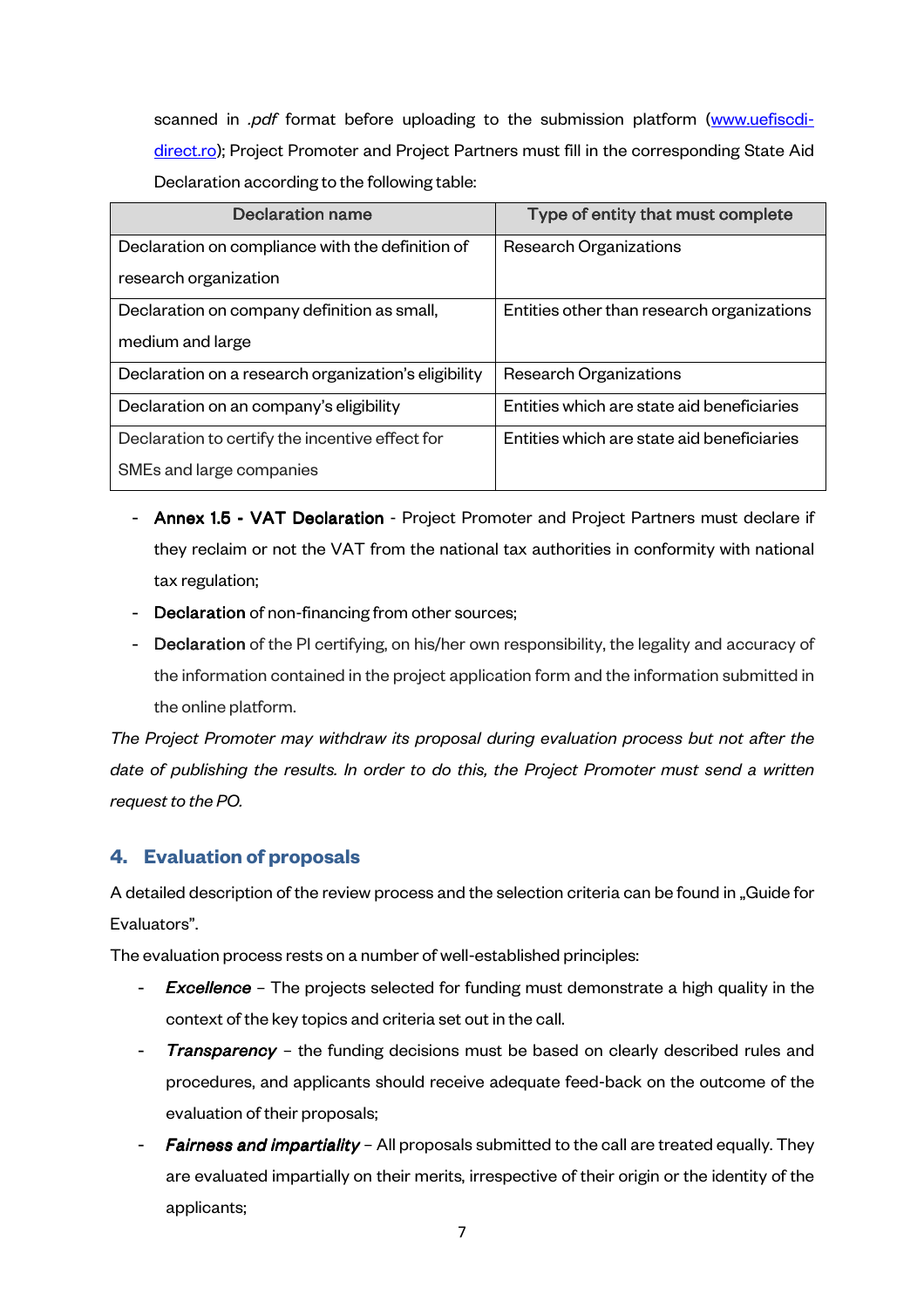- **Confidentiality** All proposals and related data, knowledge and documents communicated to PO are treated in confidence;
- *Efficiency and speed* Evaluation, award and contract preparation should be as rapid as possible, commensurate with maintaining the quality of the evaluation, and respecting the legal framework;
- *Ethical and security considerations –* Any proposal which contravenes fundamental ethical principles may be excluded at any time from the process of evaluation, selection and award.

The proposals are evaluated by international independent experts with a high level of professional experience and a good international visibility in a specific research area. They are invited to evaluate the proposals closely related to their field of expertise. International experts must be resident and working outside of Romania, Norway, Iceland and Liechtenstein.

Experts are recruited from the EU Commissions Database of Experts and from national data base of international experts having experience in evaluating project proposals at international level. The PO draws up a list of appropriate experts using as main selection criteria their high level of expertise and their appropriate range of competencies.

For defining the list of experts, the gender balance criterion will also be taken into consideration. The evaluation process of eligible proposals consists of the following steps: individual evaluation, consensus assessment and panel review.

#### **4.1. Individual evaluation**

Each eligible proposal is evaluated by at least three individual experts and is evaluated independently, online, in accordance with the selection and award criteria. After the individual evaluation of a proposal, the expert completes an *Individual Evaluation Report* confirming his/her individual reading and assessment, in accordance with the following criteria:

*Criterion 0: Relevance in relation to the objectives and priorities of the call/research programme – Yes/No* 

*Criterion 1: Scientific and/or technical excellence – max. 5 points* 

*Criterion 2: Quality and efficiency of the implementation and management, including quality and implementation capacity of the applicants and contribution to capacity and competence building – max. 5 points* 

*Criterion 3: Potential impact through the development, dissemination and use of project results – max. 5 points* 

Experts examine the issues to be considered comprising each evaluation criterion and score these on the scale from 0 to 5. Half point scores may be given.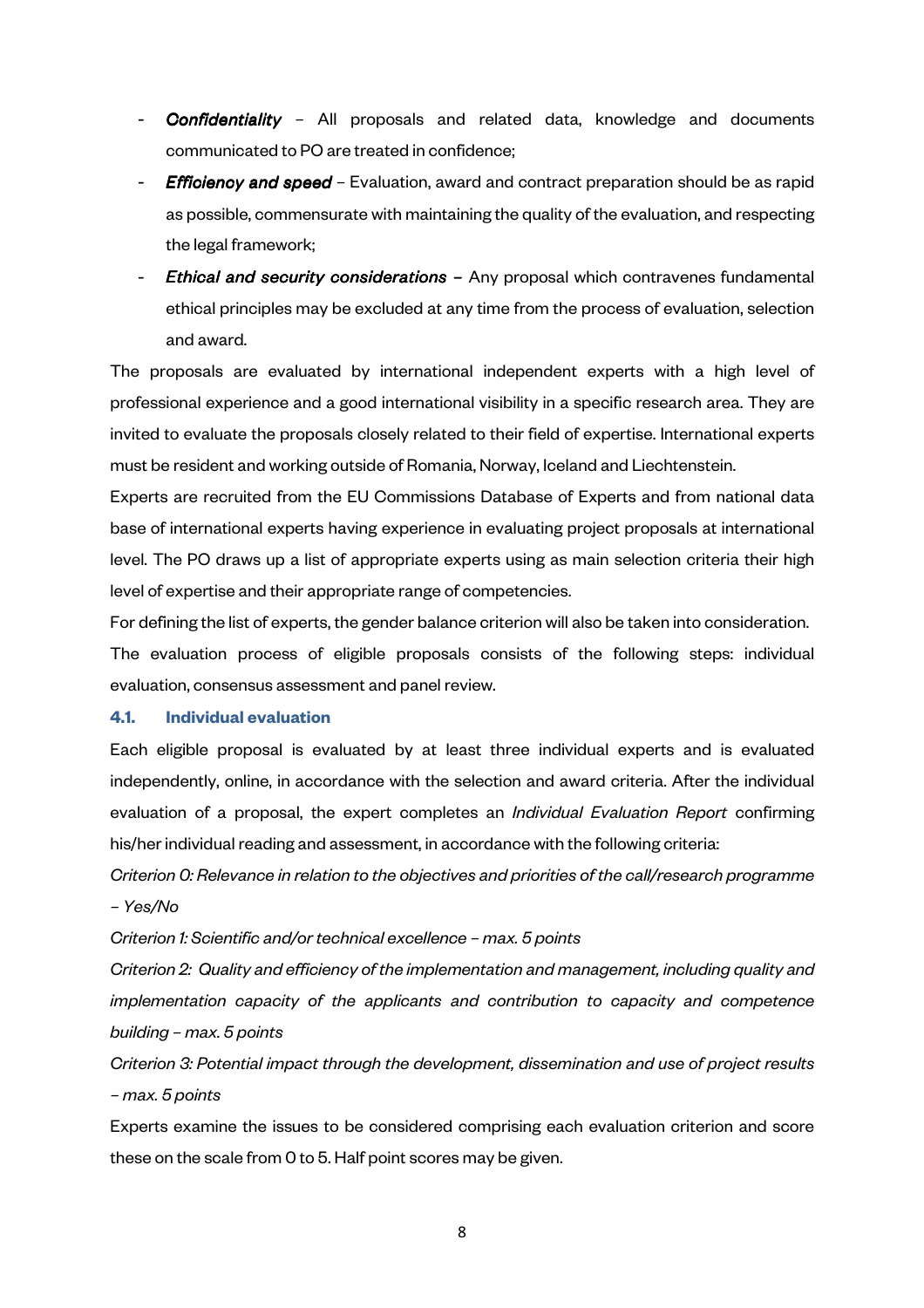#### **4.2. Consensus assessment**

Once all the experts to whom a proposal has been assigned have completed their individual assessments, the evaluation progresses to a consensus assessment. At this stage, each evaluator has access to the scores and comments of the other evaluators. If they consider it necessary, the experts may adjust their initial scores and consequently the corresponding arguments/comments.

The outcome of the consensus step is the Consensus Report (consolidated report) elaborated by one of the three experts, acting as rapporteur, based on individual evaluations and discussions with the other two experts (through a "forum" type interface available on evaluation web platform).

If during the consensus process it is found to be impossible to bring all the experts to a common point of view on any particular aspect of the proposal, the PO may ask additional expert to examine the proposal.

#### **4.3. Panel review**

The panel is the final step involving international experts. It allows them to formulate their recommendations to the Programme Committee having had an overview of the results of the consensus step.

The panels are appointed by the PO for each of the thematic areas. They may comprise international experts involved at the consensus step, new experts or mixture of the two.

The main task of the panels is to examine and compare the consensus reports, to check on the consistency of the scores and comments, where necessary, propose a new set of score or revision of comments. The panels also must resolve cases where a minority view was recorded in the consensus report.

The outcome of the panel review is a Panel Report, consist of:

- Final Report for each proposal (the Final Report could be the Consensus Report, if panel agrees);
- A list of proposals passing all thresholds and the panel recommendations for priority order;
- A list of evaluated proposals having failed one or more thresholds;
- A list of any proposals having been found ineligible during the evaluation;
- A summary of any other recommendations of the panel.

#### **4.4. Thresholds and the ranking lists**

A proposal can obtain a total number of 15 points in the evaluation procedure. In order to be considered for funding, a proposal must receive at least a score of 9, and pass all the thresholds according to the following values: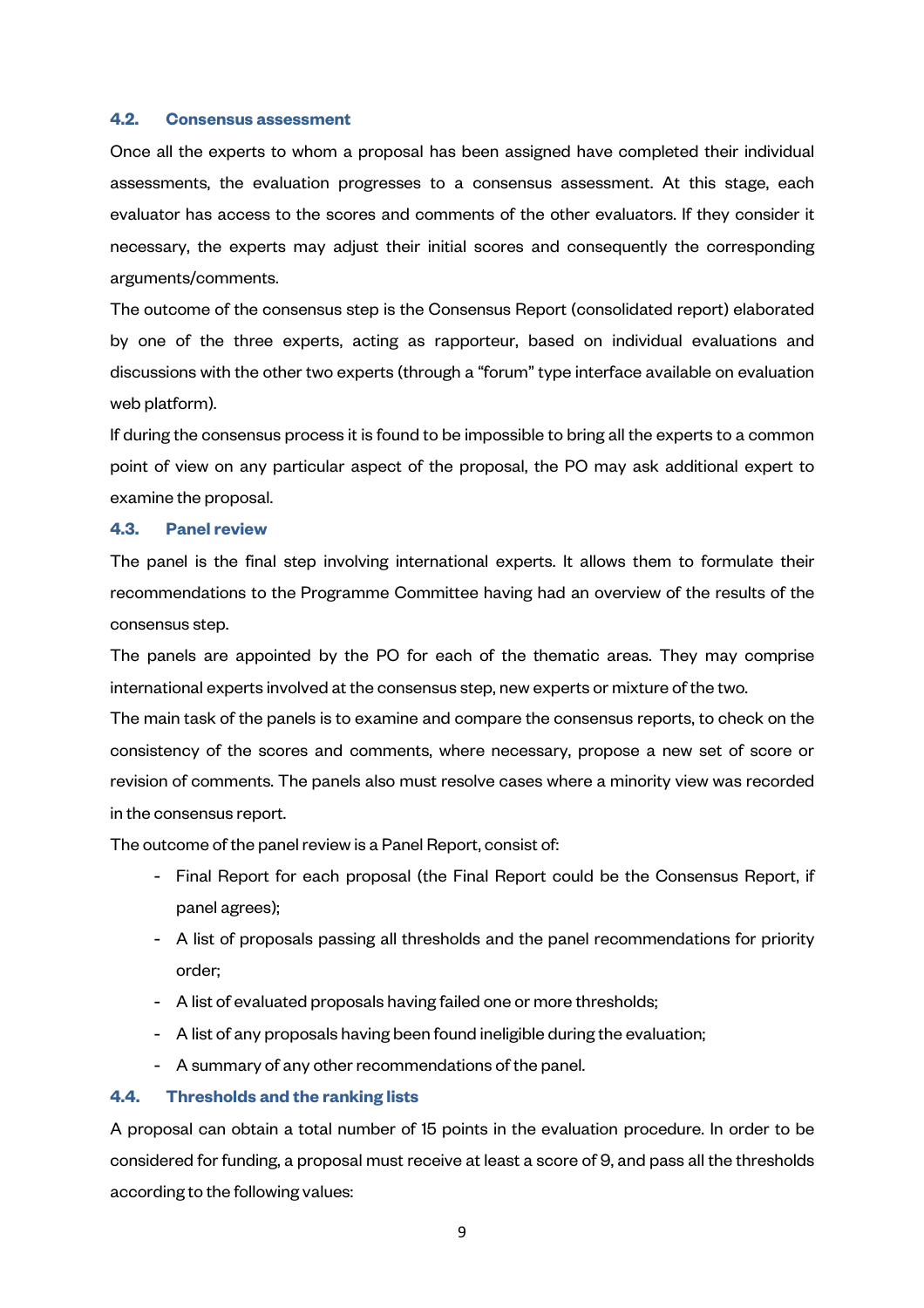| Criterion                                                                                                                                                                               | Thresholds |
|-----------------------------------------------------------------------------------------------------------------------------------------------------------------------------------------|------------|
| Relevance in relation to the objectives and priorities of the call / research<br>programme                                                                                              | <b>YES</b> |
| Scientific and/or technical excellence                                                                                                                                                  | 3/5        |
| Quality and efficiency of the implementation and management, including<br>quality and implementation capacity of the applicants and contribution to<br>capacity and competence building | 3/5        |
| Potential impact through the development, dissemination and use of project<br>results                                                                                                   | 3/5        |

Based on the evaluation results, the PO draws up the 7 preliminary ranking lists (one for each thematic area of the Programme (6) and one for the projects primarily falling under key topic "Roma inclusion and empowerment").

# **5. Award of project grants**

The PO prepares a preliminary ranking lists, one for each thematic area and one for the projects under the key topic "Roma inclusion and empowerment" with a suggested grant amount for each proposal. The preliminary ranking lists are split out into 3 sections: proposals passing all thresholds; proposals having failed one or more thresholds; proposals having been found ineligible during the evaluation.

Prior to the Programme Committee meeting, the PO will provide access to the Programme Committee members at evaluated proposals, individual reviews, consensus reports and panel reports. The task of the Programme Committee is to decide about the final ranking order of the proposals on the basis of the total consensus scores assigned to the projects and the panel reports.

Within the groups of equally scored proposals for each thematic area, the criteria for ranking are applied in the following order:

1) Bilateral cooperation

2) Gender balance in the project

3) Young researchers (up to 5 years after awarding PhD)

Within the Social sciences and Humanities thematic area there will be an emphasis on gender studies and social inclusion studies.

While making recommendation for funding, the Programme Committee takes into consideration the overall quality of the proposals (final ranking lists), a similar success rate for each thematic area and the total earmarked budget to the call.

In case the final ranking lists, approved by the PC, reveals that a small amount of funding prevents the inclusion of another project into the final list, the PO may, acting on a proposal from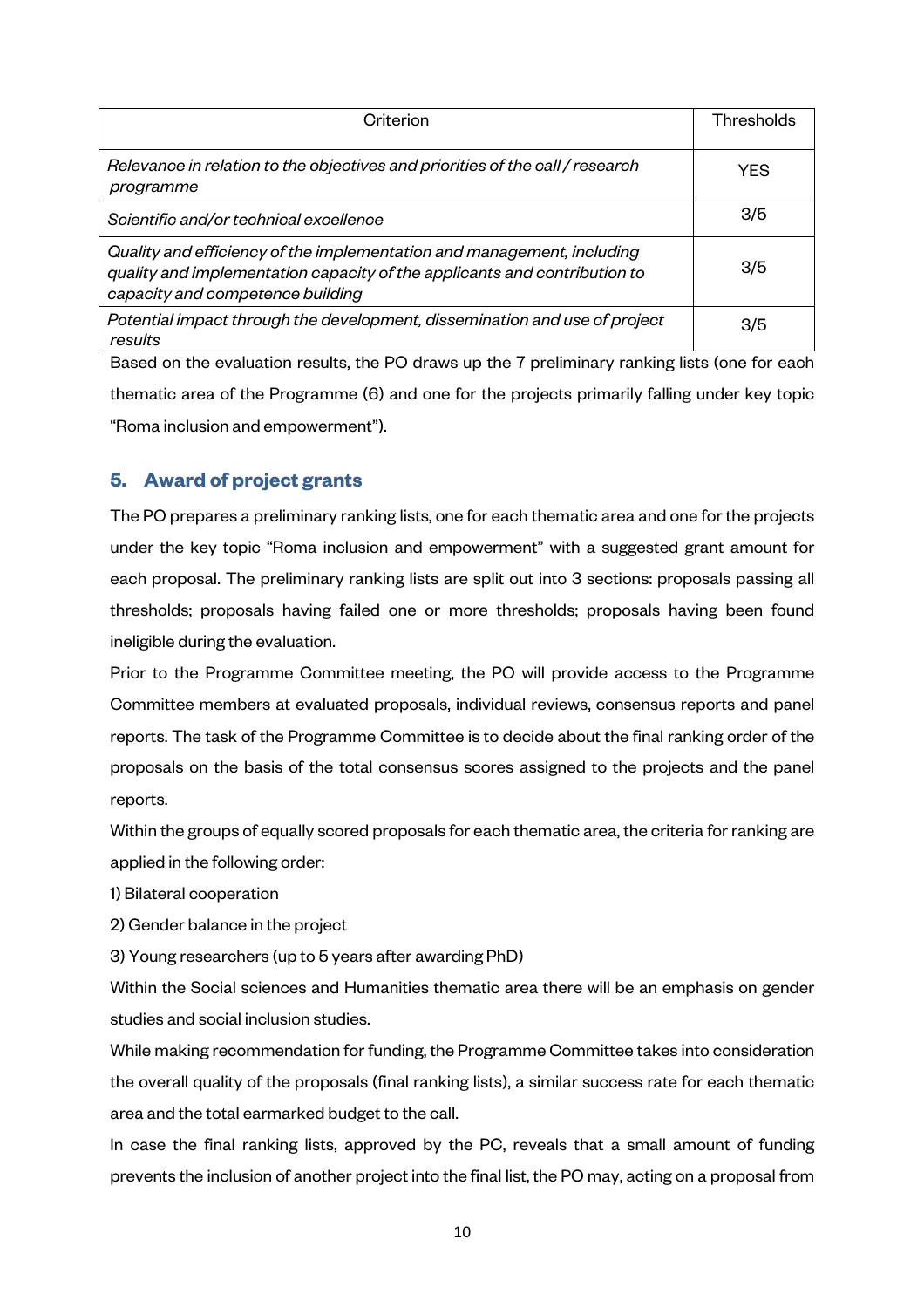the PC, apply minor budget cuts uniformly across all projects, not exceeding 3% of the requested budget.

The PO issues individual decisions to award a grant to projects based on the final ranking lists approved by the Programme Committee, for those projects for which grants are available.

A number of proposals may be kept in reserve to allow for eventualities such as the failure of negotiations on projects, the withdrawal of proposals, budget savings agreed during the negotiation, or the availability of additional budget from other sources.

The lists of selected projects are published on the PO website.

## **6. Appeals**

The Project Promoters who wish to appeal the final results could send their complains by email to eeagrants@uefiscdi.ro, by fax to 021 3071919, or directly to the PO headquarters, within 3 workdays from the date of publication of the final results. The list of received appeals will be published on PO website.

The comments and scores given by experts and members of panels will not be subject to appeals. Grounds for appeals include conflicts of interest and errors in administrative procedure.

Final decision about registred appeals will made by PO after consulting the Programme Committe members.

# **7. Negotiation of proposals**

The Project Promoters of proposals that have been awarded a grant are invited to begin negotiations.

In addition to any points raised in the Consensus Report and/or Final Report, as applicable, the applicants may receive requests for further administrative, legal, technical and financial information necessary for the preparation of the project contract. The PO may request changes, possibly including adjustments to the budget. The PO will justify all requested changes.

If it proves impossible to reach an agreement with a Project Promoter within a reasonable deadline, the PO may impose, negotiations may be terminated and the proposal rejected by PO decision. Negotiation of proposals from the reserve list may begin once it is clear that sufficient budget has become available to fund one or more of these projects.

The PO may also terminate negotiations if the Project Promoter proposes to modify the project to the extent that it becomes significantly different form the proposal that has been evaluated.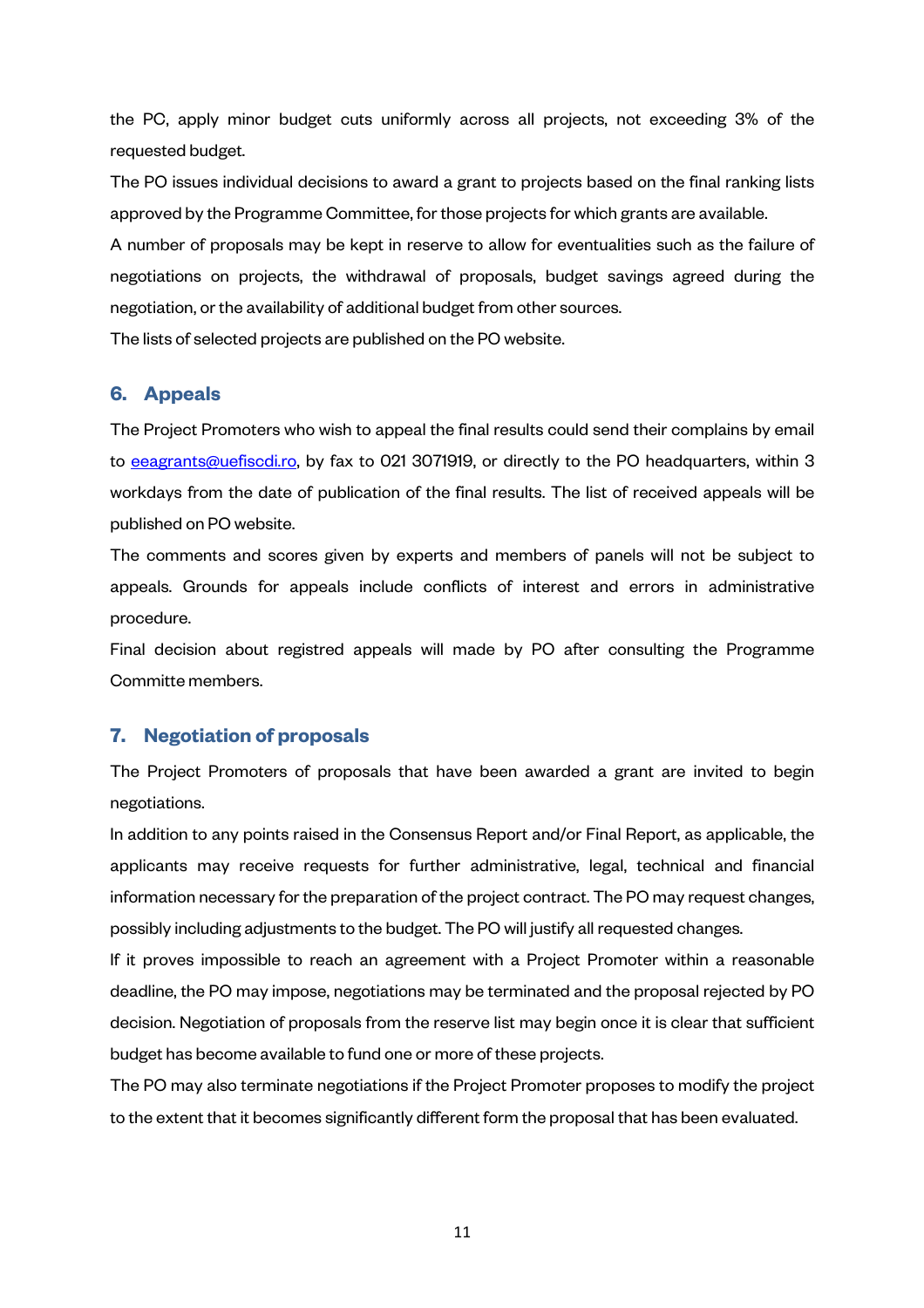# **8. Contracting of Projects**

Once the negotiations have been successfully finalised, the PO proceeds to the conclusion of a formal Project Contract between the PO and Project Promoter.

The Project Promoter signs a Partnership Agreement (template provided in Annex 2) with the Project Partners. The partnership agreement should contain the following:

- provisions on the roles and responsibilities of the parties;
- provisions on the financial arrangements between parties, including, but not limited to, which expenditure the Project Partners can get reimbursed from the project budget;
- provisions on audits on Project Partners;
- a detailed budget;
- intellectual property rights;
- provisions on dispute resolutions.

The Partnership Agreement should be in English and should be submitted to the PO before the signing of the Project Contract. The PO verifies if the agreement complies with art 7.7 of the Regulation.

Thus, the PP and the Project Partners agree to ensure the necessary administrative support, to provide access to all necessary infrastructures, to support the implementation of the Collaborative Research Project in good conditions and to employ the members of the research teams, while complying all legal provisions in force, if the project is selected for funding.

In case of personal constraints and the impossibility to continue the project implementation, the Principal Investigator jointly with the PP and Project Partners will carry out all due diligence for ensuring the proper continuity of the project (finding a new PI who must also comply with the eligibility criteria for the PIs, making all the contractual arrangements etc). For this replacement, a written permission shall be obtained from PO.

# **9. Finance and Budget**

#### **9.1. The currency used for the project proposal and implementation**

The currency to be used for proposal submission is EURO.

The grant contract will be concluded in RON. The value in RON will be determined by using the official EC exchange rate from the date (month) of the contract (Info Euro).

#### **9.2. The budget**

The amount of EUR 16.312.500 is made available under this call.

*The minimum amount of grant assistance to be applied for is EUR 500.000 and the maximum amount is EUR 1.500.000.*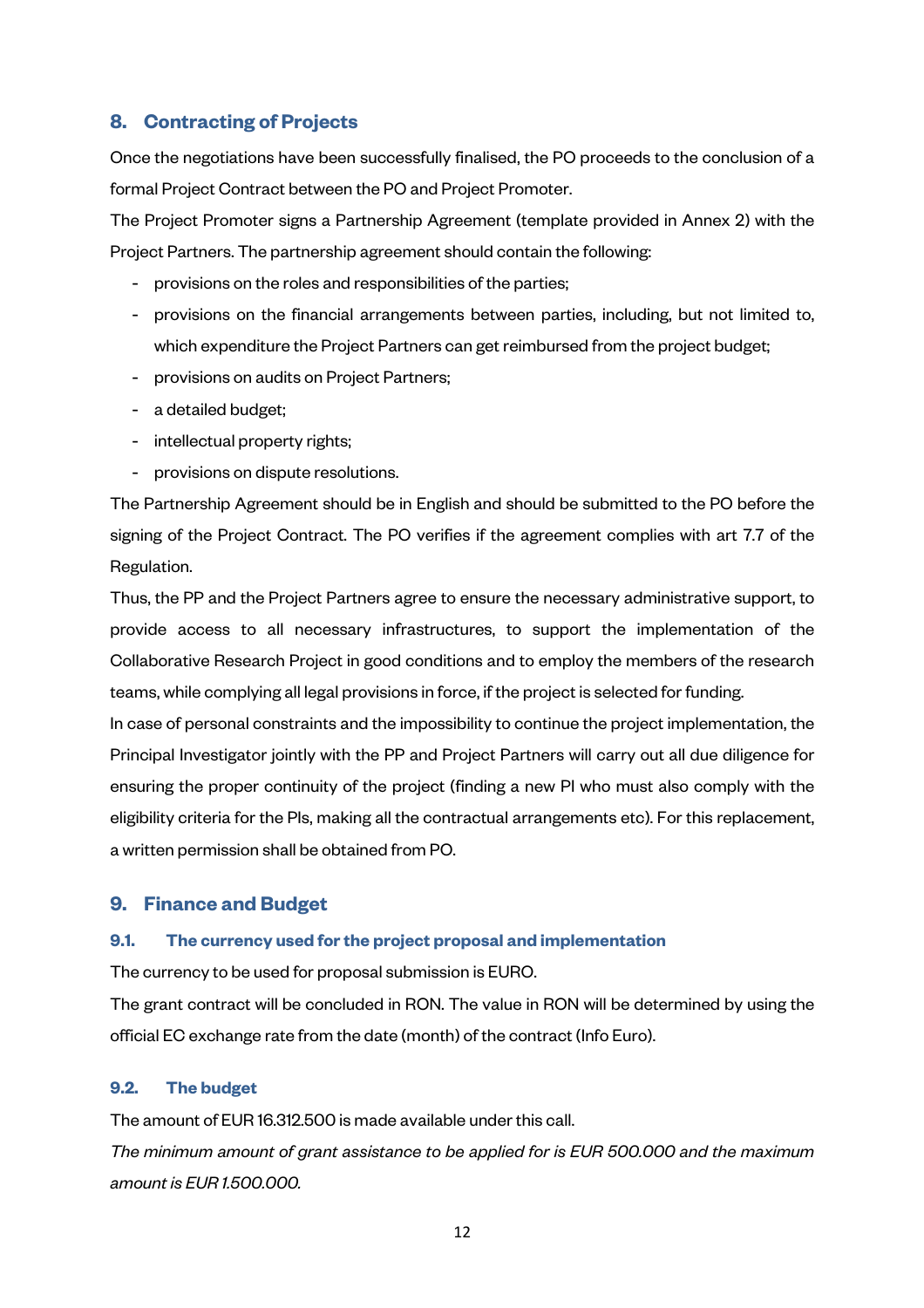Duration of a project could be up 48 months with the possibility of 12 months extension, without additional funds.

No less than 10% of the total eligible expenditure of the call shall be dedicated to projects falling primarily within the key topic 'Roma inclusion and empowerment'.

Grants from the Programme may be up to 100% of total eligible expenditure of the project. The project grant rate shall in all cases be set at a level that complies with the State Aid rules in force and takes in to account any and all other forms of public support granted to project. The remaining costs of the project shall be provided or obtained by the Project Promoter.

The budgetary allocation to Project Partners should reflect the actual contribution made by each party and should be the subject of negotiation between the Project Promoter and the Project Partners. It is expected that the eligible costs claimed by the DS entities participating in the project shall normally not exceed 40% of the total eligible costs of the project.

## **9.3. Eligibility of expenditures**

Eligible expenditures of projects are those actually incurred within the project, which meet the following criteria:

- they are incurred between the first and final dates of eligibility of a project as specified in the project contract;
- they are connected with the subject of the project contract and they are indicated in the detailed budget of the project;
- they are proportionate and necessary for the implementation of the project;
- they must be used for the sole purpose of achieving the objective(s) of the project and its expected outcome(s), in a manner consistent with the principles of economy, efficiency and effectiveness;
- they are identifiable and verifiable, in particular through being recorded in the accounting records of the Project Promoter and/or Project Partner and determined according to the applicable accounting standards of the country where the Project Promoter and/or Project Partner is established and according to generally accepted accounting principles;
- they comply with the requirements of applicable tax and social legislation.

Expenditures are considered to have been incurred when the cost has been invoiced, paid and the subject matter delivered (in case of goods) or performed (in case of services and works). Exceptionally, costs in respect of which an invoice has been issued in the final month of eligibility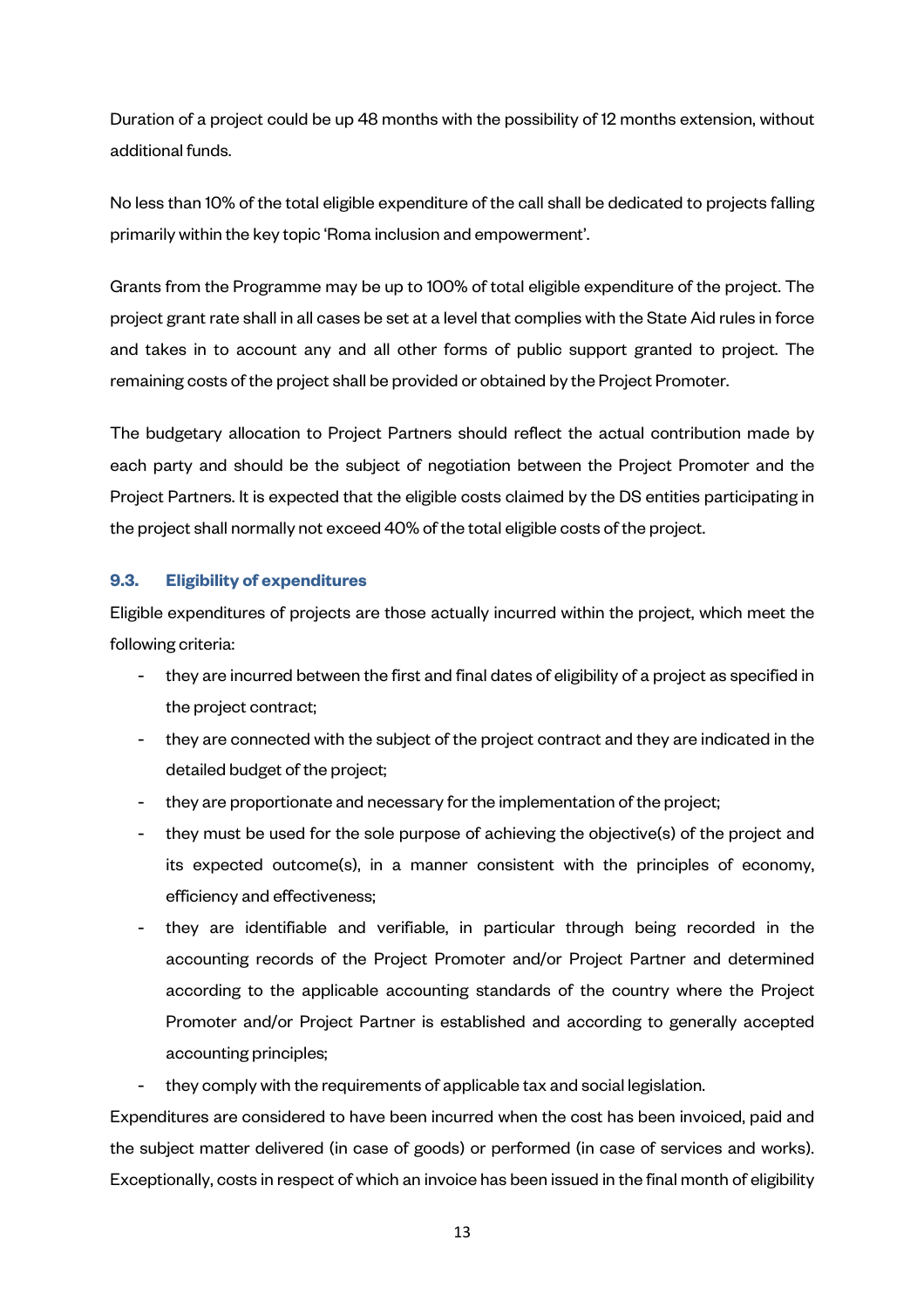are also deemed to be incurred within the dates of eligibility if the costs are paid within 30 days of the final date for eligibility. Overheads and depreciation of equipment are considered to have been incurred when they are recorded on the accounts of the Project Promoter and/or the Project Partner.

The Project Promoter's internal accounting and auditing procedures must permit direct reconciliation of the expenditures and revenue declared in respect of the project with the corresponding accounting statements and supporting documents.

#### **9.3.1 Eligible direct expenditures**

The eligible direct expenditures for a project are those expenditures which are identified by the Project Promoter and/or the Project Partner, in accordance with their accounting principles and usual internal rules, as specific expenditures directly linked to the implementation of the project and which can therefore be booked to it directly, as follows:

- a) costs of staff assigned to the project;
- b) Travel and subsistence allowances for staff taking part in the project;
- c) Cost of new or second-hand equipment;
- d) Costs of consumables and supplies;
- e) Other costs.

All costs budgeted in project (e.g. equipment, consumables and supplies, etc) will be charged to the programme, VAT included. However, VAT is not considered an eligible cost in case the entity can reclaim VAT from the national tax authorities in conformity with national indirect tax regulations.

#### **9.3.1.1 Staff Costs**

The cost of staff assigned to the project (researchers, master and PhD students, technicians and other research supporting staff directly involved in the project, person responsible for administrative and financial management of the project), comprising actual salaries plus social security charges and other statutory costs included in the remuneration, provided that this corresponds to the Project Promoter's and Project Partner's usual policy on remuneration. For the Romanian Project Promoter and Project Partners the research teams will be paid according to the provisions of the Governmental Decision no.583/2015 (upper ceiling) with subsequent changes and additions.

The need for such staff should be justified in the core funding application form.

The PO expects project staff to use timesheets so that their actual time is recorded against a project to form the basis of the costs charged. If a person is contracted to work 100% of their time on a single project (whether they are working full-time or part-time), timesheets are not necessary as their costs can only be charged to that activity. In all other cases, timesheets or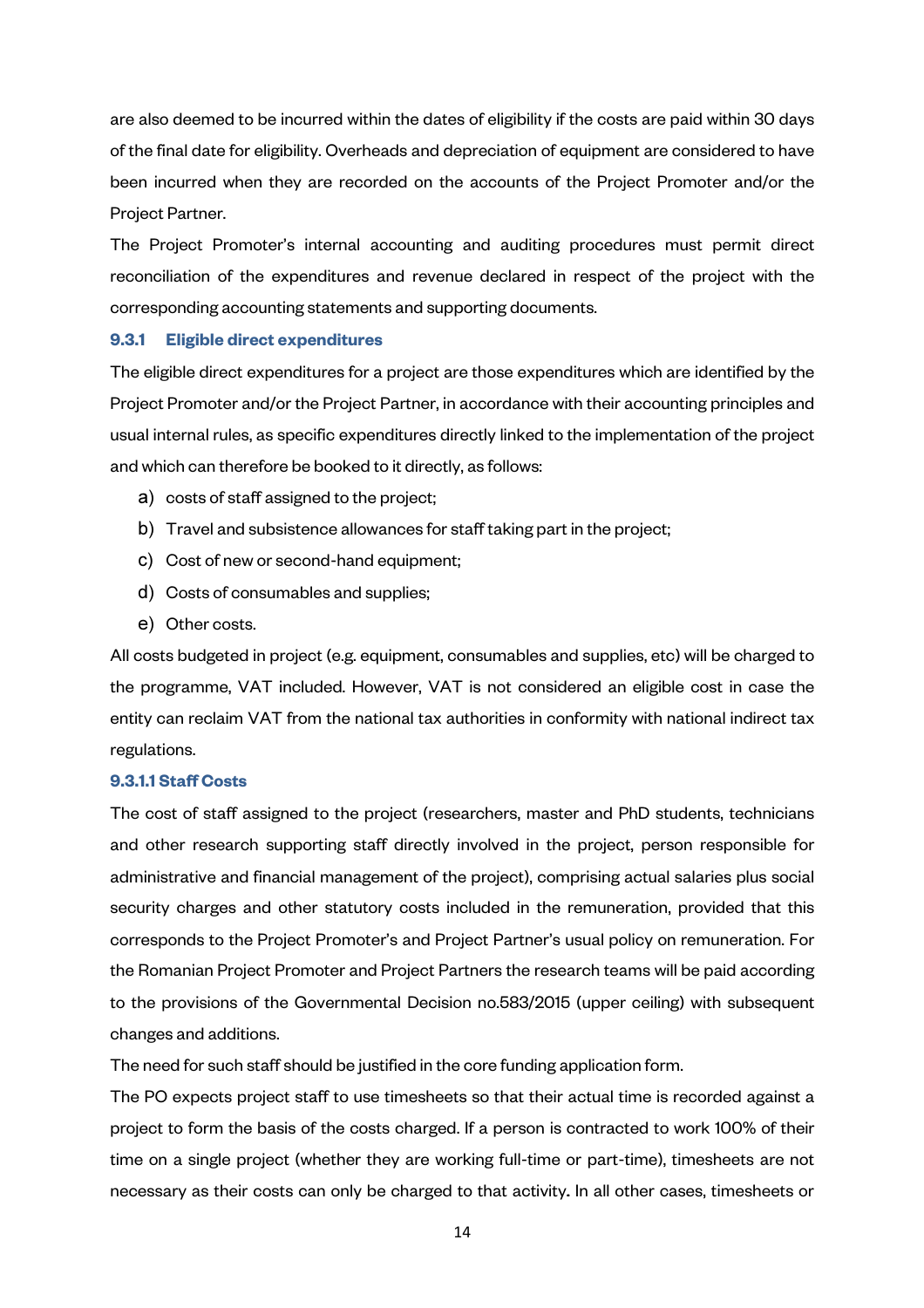project time records are required. This includes those who may be contracted to work on two or more projects, since it is essential when charging to have a means of recording and verifying the actual time applied to each activity.

#### **9.3.1.2 Travel Costs**

Travel and subsistence allowances for staff taking part in the project must be in accordance with the applicable national rules. The Programme will cover the real expenses for travel, accommodation, medical insurances and conference fees. For the subsistence allowances, Project Promoter and Project Partners shall follow the national rules.

#### **9.3.1.3 Equipment**

When new or second hand equipment is purchased, only the portion of the depreciation corresponding to the duration of the project and the rate of actual use for the purposes of the project may be considered eligible expenditure, in compliance with applicable rules on the state aid scheme.

For Romanian partners, the rules of depreciation, according to national legislation, apply only to companies. For the research organizations all equipment costs are 100% eligible.

This includes, but is not limited to, laboratory/workshop equipment (including computers and servers), software and installation costs.

#### **9.3.1.4 Consumables and supplies**

The applicant needs to indicate the nature (chemicals, glassware, etc.) of the consumables and justify the estimation of the total costs and requested budget in the Project Application Form. The consumables and supplies must be necessary for the project.

#### **9.3.1.5 Other costs**

Costs entailed by other contracts awarded by a Project Promoter for the purposes of carrying out the project, provided that the awarding complies with the applicable rules on public procurement and the Regulation; costs arising directly from requirements imposed by the project contract for each project.

Contracting partners may subcontract specific services (no more than 15% of the total project budget) which are essential for the project but do not represent core elements of the project work which cannot be directly assumed by one of the contracting partners and where this proves necessary for the performance of their work under the project. Thus, subcontracting costs may not cover fees for experts which provide a substantial part of the workforce of the project.

This heading "Other costs" refers also to the direct costs that are not mentioned above. They include, but are not limited to:

Documentation (not expected in institutional libraries);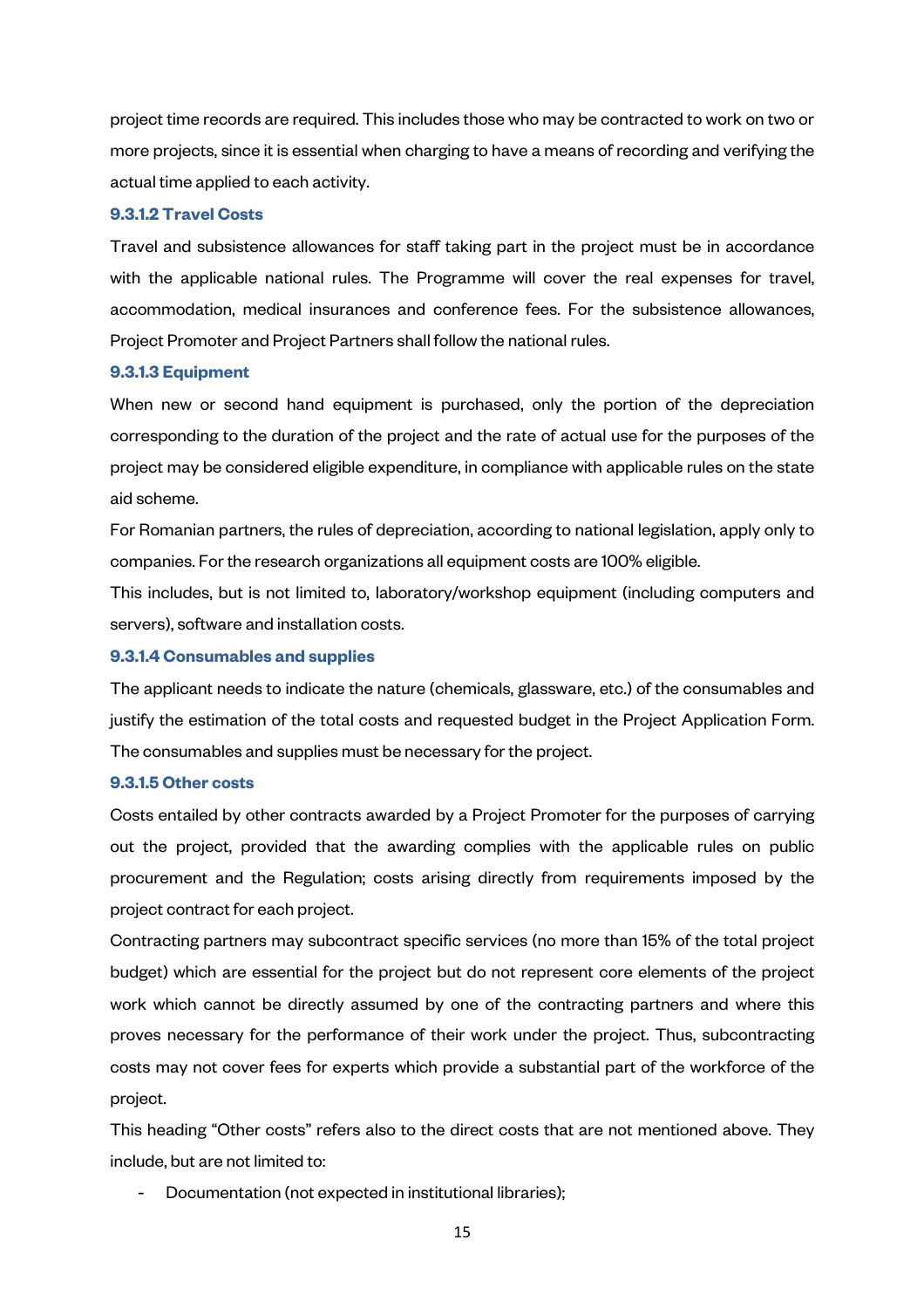- Initial submission costs for the protection of a patent, license, trademark, fees for publication/open access, etc.
- Audit costs.

The nature of the "Other costs" and their relevance to the project has to be explained in detail in the Project Application Form.

## **9.3.2 Indirect costs (overheads)**

Indirect eligible costs shall be determined by applying a flat rate of 25% of the total direct eligible costs, excluding direct eligible costs for subcontracting and the costs of resources made available by third parties which are not used on the premises of the beneficiary, as well as financial support to third parties.

The indirect costs could include salaries for administrative staff which are not part of staff costs (financial department representatives, acquisitions responsible, PR officer etc).

## **9.4. Excluded costs**

The following costs shall not be considered eligible:

- interest on debt, debt service charges and late payment charges;
- charges for financial transactions and other purely financial costs, except costs related to accounts required by the FMC/NMFA, the National Focal Point or the applicable law and costs of financial services imposed by the project contract;
- provisions for losses or potential future liabilities;
- exchange losses;
- recoverable VAT;
- costs that are covered by other sources;
- fines, penalties and costs of litigation, except where litigations is an integral and necessary component for achieving the outcomes of the project ;
- excessive or reckless expenditure.

## **9.5. Budgetary flexibility**

Applicants should note that during the course of the project, budgetary flexibility is given in order to allow for appropriate project management. A reallocation of funds among the budget headings does not require the prior approval of the PO and does not result in an addendum to the contract, provided the specific rules of the various budget headings are adhered to (a budget heading is defined as one of the main titles of the budget – e.g.: Staff Cost, Consumables and supplies, Travel costs etc.). Such reallocation shall not exceed 15% of the total budget of the project.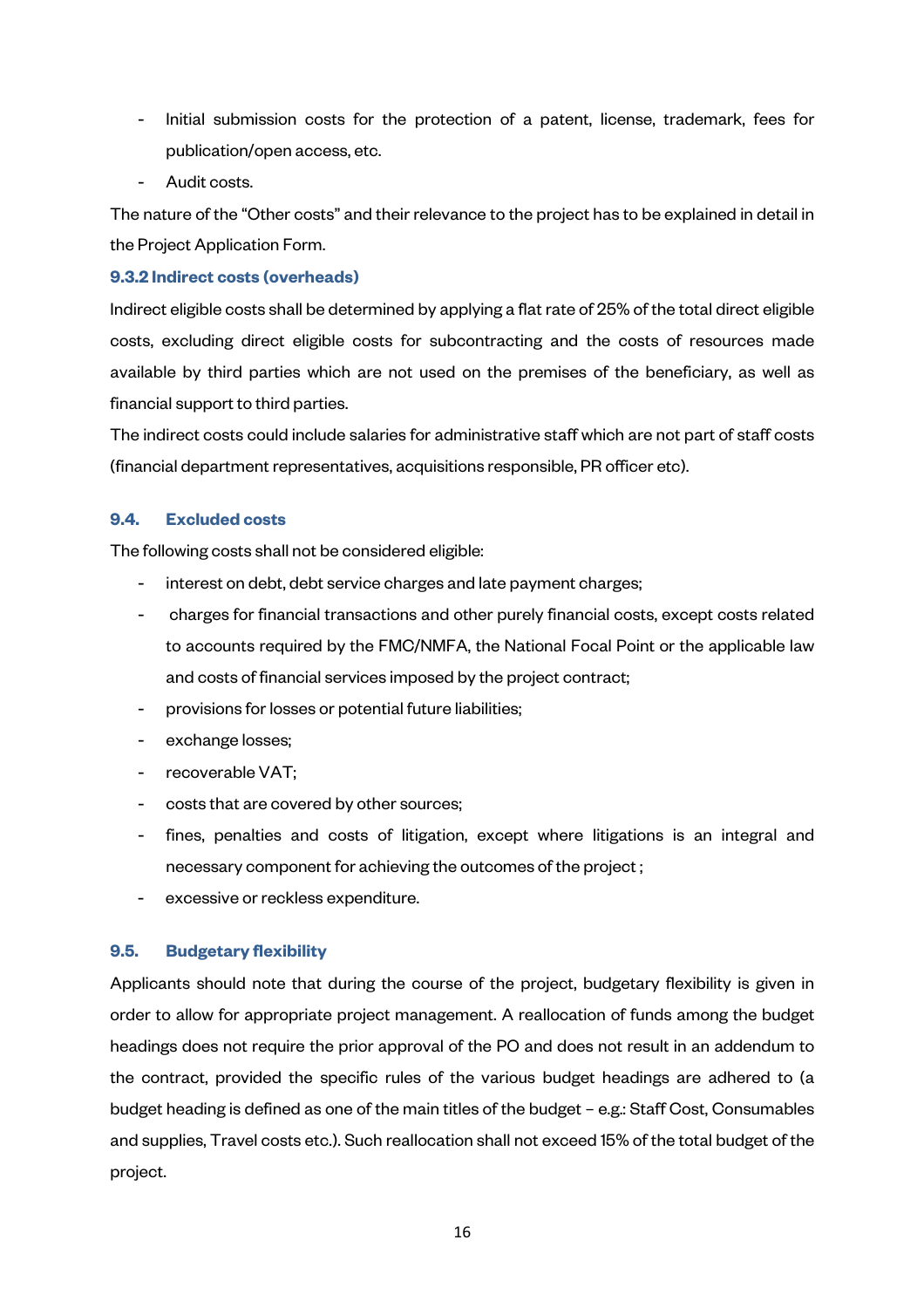For reallocation above this limit, a written permission shall be obtained from PO by Project Promoter at least 30 calendar days before the date the modification should take place.

This request must be fully substantiated and justified. If the request is deemed unfunded by the PO, the Project Promoter will be advised in writing.

The 15% rule is NOT applicable to the budget heading of indirect costs.

# **10. Reporting and Payments**

The Project Promoter transmits the reports and other deliverables to the PO exclusively by electronic means using the forms and templates provided in the www.uefiscdi-direct.ro platform.

All the financial flows between Program Operator and Project Promoters and between Project Promotor and Romanian Project Partners will be in RON. All the financial flows between Project Promoters and Donor States Project Partners will be in EURO.

The Project Promoter will report to the Program Operator, in RON, all the expenses incurred at its own level and by its Romanian Project Partners.

The Project Promoter will report to the Program Operator, in EURO, all the expenses incurred by the Donor States Partners. Donor States Partners will report to Project Promoter in EURO.

## **10.1. Annual reporting<sup>4</sup>**

During the course of the project, the Project Promoter submits an annual report within 60 days of the end of each reporting period set out in the project contract. The annual report shall comprise:

- A technical report containing:
	- an explanation of the work carried out by the participants;
	- an overview of the progress of work towards the objectives of the project, including milestones and deliverables identified in the project contract. The report must include explanations justifying the differences between work expected to be carried out in accordance with the project contract and that actually carried out;
	- details on the exploitation and dissemination of the results, and if required in the project contract- an updated plan for the exploitation and dissemination of the results;
	- a summary for publication by the PO.
- Financial Report containing:

l

<sup>&</sup>lt;sup>4</sup> The 1st technical report must contain the progress of the work for at least 6 months of project implementation.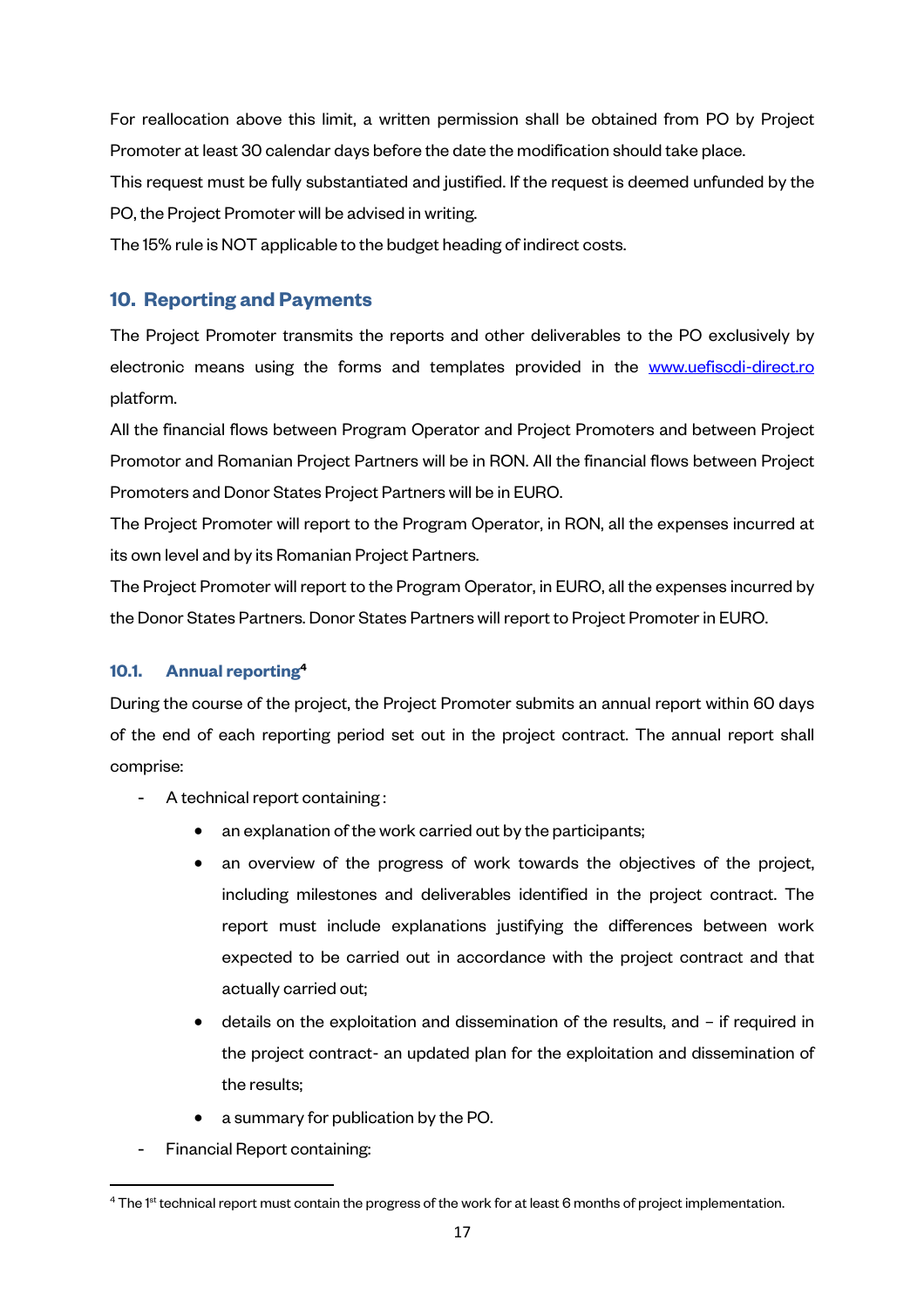- An individual financial statement from each participant for the reporting period concerned. For the Project Promoter and Romanian Project Partners the financial report will be in RON; for the Donor State Project Partners the financial report will be in EURO.
- An explanation of the use of resources and the information on subcontracting;
- a summary financial statement from PP consolidating the individual financial statement for the reporting period concerned, in RON for PP and Romanian Project Partners and in EURO for Donor State Project Partners.

## **10.2. Final reporting<sup>5</sup>**

The Project Promoter submits a final report within 60 days after the project end. This final report shall comprise:

- A final technical report containing:
	- o an overview of the results and their exploitation and dissemination;
	- o the conclusion on the project;
	- o the socio-economic impact of the project:
	- o a summary for publication by the PO.
- A final financial report containing:
- final individual financial statement from each participant for the final reporting period, as defined in the project contract. For the Project Promoter and Romanian Project Partners the financial report will be in RON; for the Donor State Project Partners the financial report will be in EURO.
- a final summary financial statement from PP consolidating the individual financial statement for the all reporting periods and including the request for payment of the balance (final payment claim), in RON for PP and Romanian Project Partners and in EURO for Donor State Project Partners
- distribution of the financial contribution between the Project Promoter and Project Partners;
- An audit certificate on the financial statements for each participant (as applicable).

## **10.3. Reporting on scientific publications**

 $\overline{a}$ 

During and after the project, the Project Promoter shall provide references and an abstract of all scientific publications relating to the results of the project at the latest 60 days following publication.

 $^5$  If the implementation of the projects ends in the first 6 months of the year, then the annual report for the previous year is not requested separately.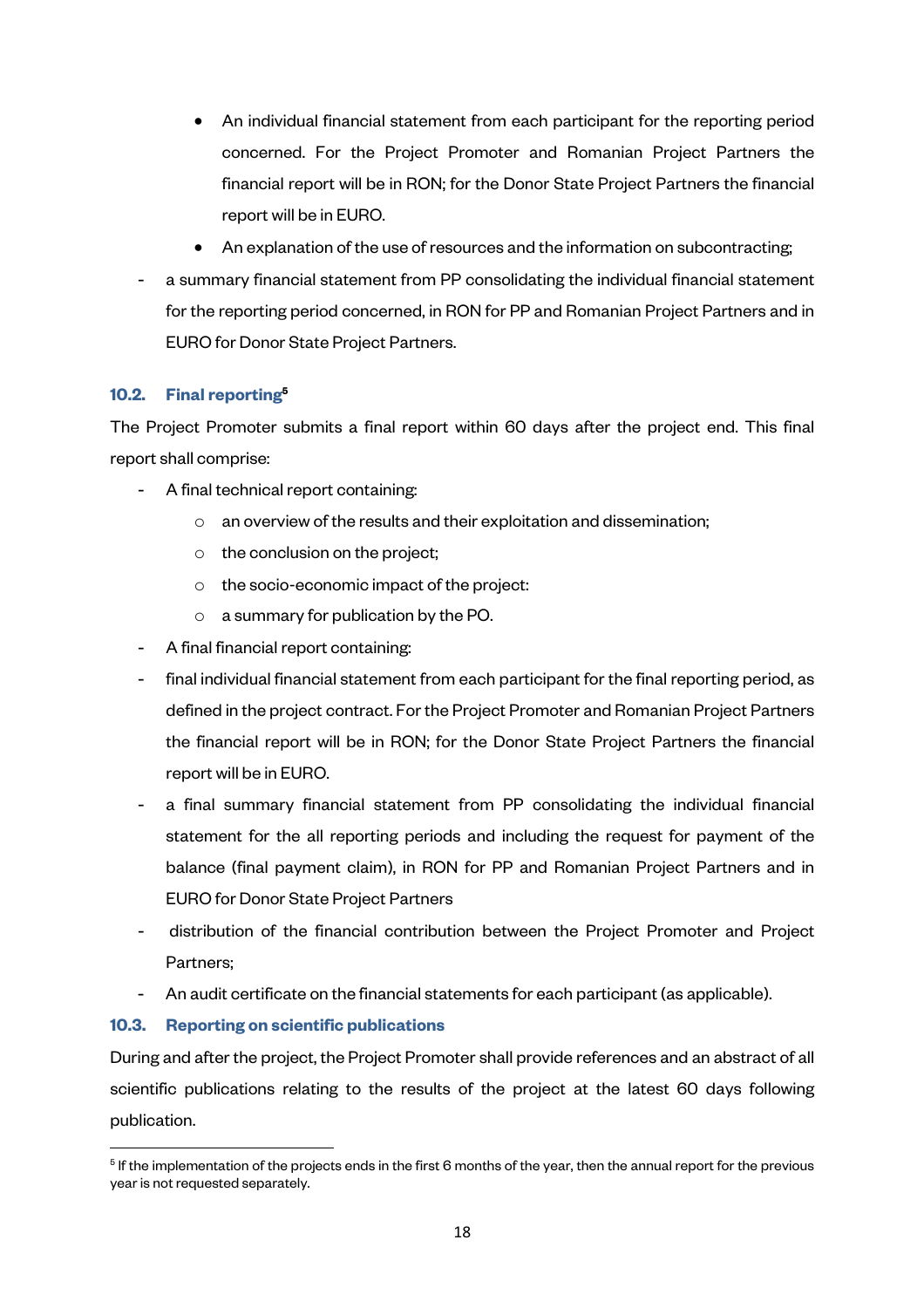As part of the final project report, the Project Promoter will be required to submit a full list of publications relating to the results of the projects.

All publications shall include the following statement to indicate that results of the project were generated with the assistance of financial support from the EEA Financial Mechanism:

# "*The research leading to these results has received funding from the Romanian - funding the - EEA Grants 2014-2021 operated by UEFISCDI, under Project Contract No xxx."*

## **10.4. Payments**

According to the Regulation for the implementation of the EEA Financial Mechanism 2014-2021, payments of the project grant can take the form of advance payment, interim payments and final payment.

The purpose of the advance payment and the annual interim payments is to ensure that the Project Promoters and Project Partners have a positive cash flow during the project implementation and appropriate provisions shall be set in the project contract and the partnership agreement.

- An advance payment of a percentage of the total grant amount shall be made upon signature of the contract between the Programme Operator and the Project Promoter. The value of the advance payment, in all cases, should cover the first year of the implementation of the project.
- Interim payments will ensure positive cash flow for all subsequent reporting periods (year). The interim payments will be granted at the beginning of the subsequent reporting periods and will be calculated based on the cash balance at the end of the previous reporting period.

Payments are made by the PO to the Project Promoter within 15 days after the PO's approval of payment requests. The Project Promoter should ensure that all appropriate payments to the other Project Partners are made without unjustified delay and no later than 15 days after receiving of the payment from the PO.

#### **10.5. Certificate on financial statement and proof of expenditures**

Proof of expenditure shall not be submitted by a Project Promoter or a Project Partner where the total grant from the programme to the respective Project Promoter or Project Partner is less than EUR 325,000.

A certificate by an independent auditor qualified to carry statutory audits of accounting documents, certifying that the claimed costs are incurred in accordance with the Guideline for Research programmes, the Regulation, the national law and relevant national accounting practices shall be accepted as sufficient proof of expenditure incurred.